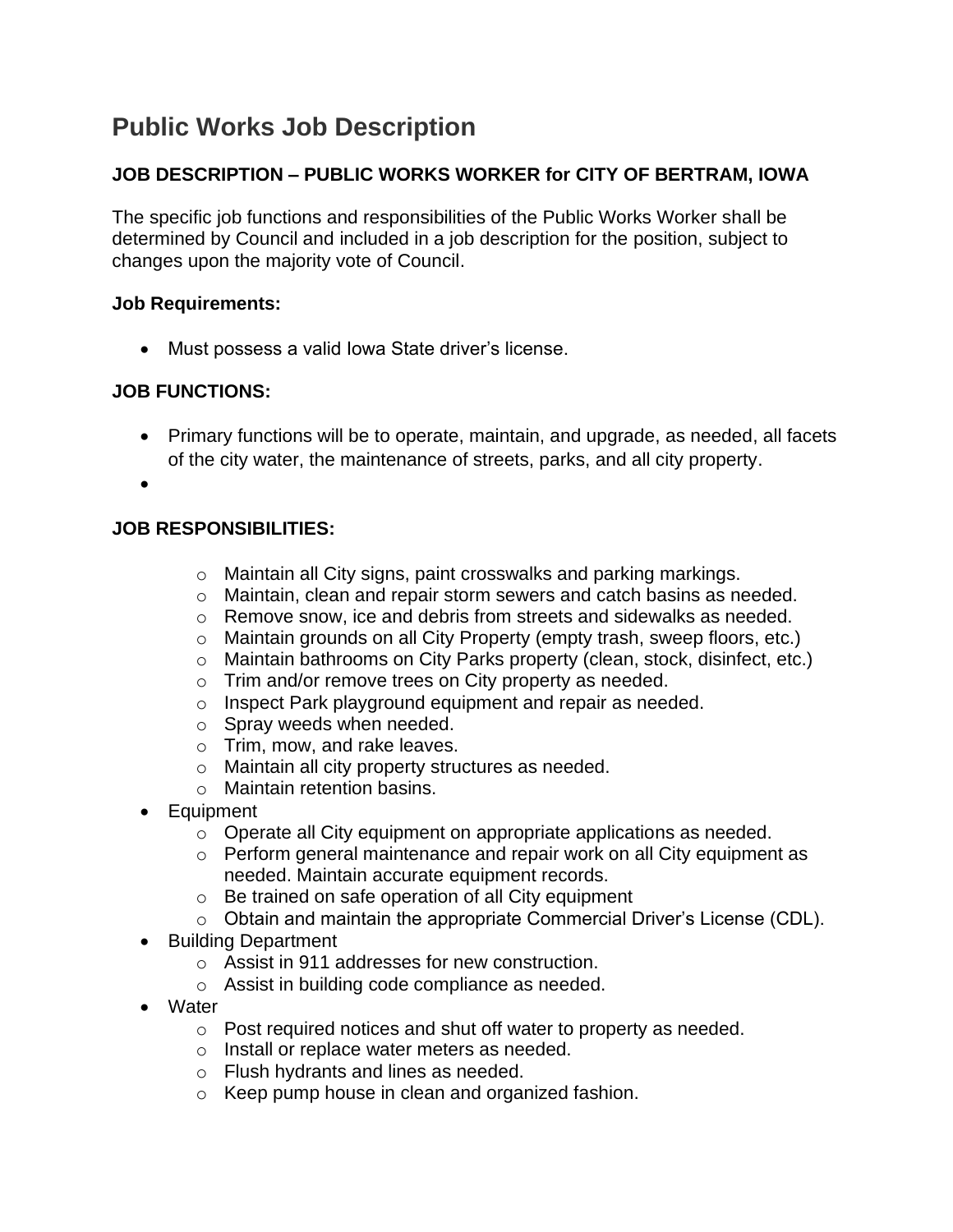- Miscellaneous
	- o Attend all training required by City.
	- o Perform all drug testing as required by the City, State, Federal Government, and insurance.
	- o Comply with all Insurance Requirements for the City.
	- o Ensure compliance with OSHA and other safety regulations including postings, equipment use, and procedures.
	- o Keep an accurate timecard and submit it bi-weekly.
	- o Respond to emergencies and situations that cannot wait for a response during regular business hours to ensure the operation of all City functions.
	- o Dispose of dead animals and other disposable items as needed from city property.
	- o Arrange for locates of underground utilities prior to excavation projects and locate utilities as requested by Iowa One Call.
	- o Report to the Linn County Sheriff any vehicles parked illegally on city property.
	- o Assist in compiling a listing of properties in violation of city code. (Examples: mowing ordinance, nuisance ordinance, junk car ordinance, or parking ordinance.)
	- o Attend City Council meetings as needed to report activities, answer questions, and obtain approval for projects when required.
	- o Update the projects/task board.
	- o All other duties as may be needed or assigned.

#### **EQUIPMENT USED**

• Tractor loader, trucks, plow trucks or tractor, mowing equipment, various hand tools, various attachments for tractor loader and skid loader, snowplows and salters, various hand, and power tools.

#### **CONTACTS:**

• Good communication with Public Works Manager, co-workers and Mayor or designee.

#### **QUALIFICATIONS**

- Education High School Graduate or equivalent required Must have Commercial Driver's License (CDL) Class B with Air Brakers Endorsement.
- Must participate in and be able to pass a drug and alcohol screening program as part of the CDL requirements. Some knowledge and/or training in heavy equipment operation and maintenance preferred.
- Experience No experience required. Some experience in heavy equipment, water operations, ground maintenance or related areas preferred.